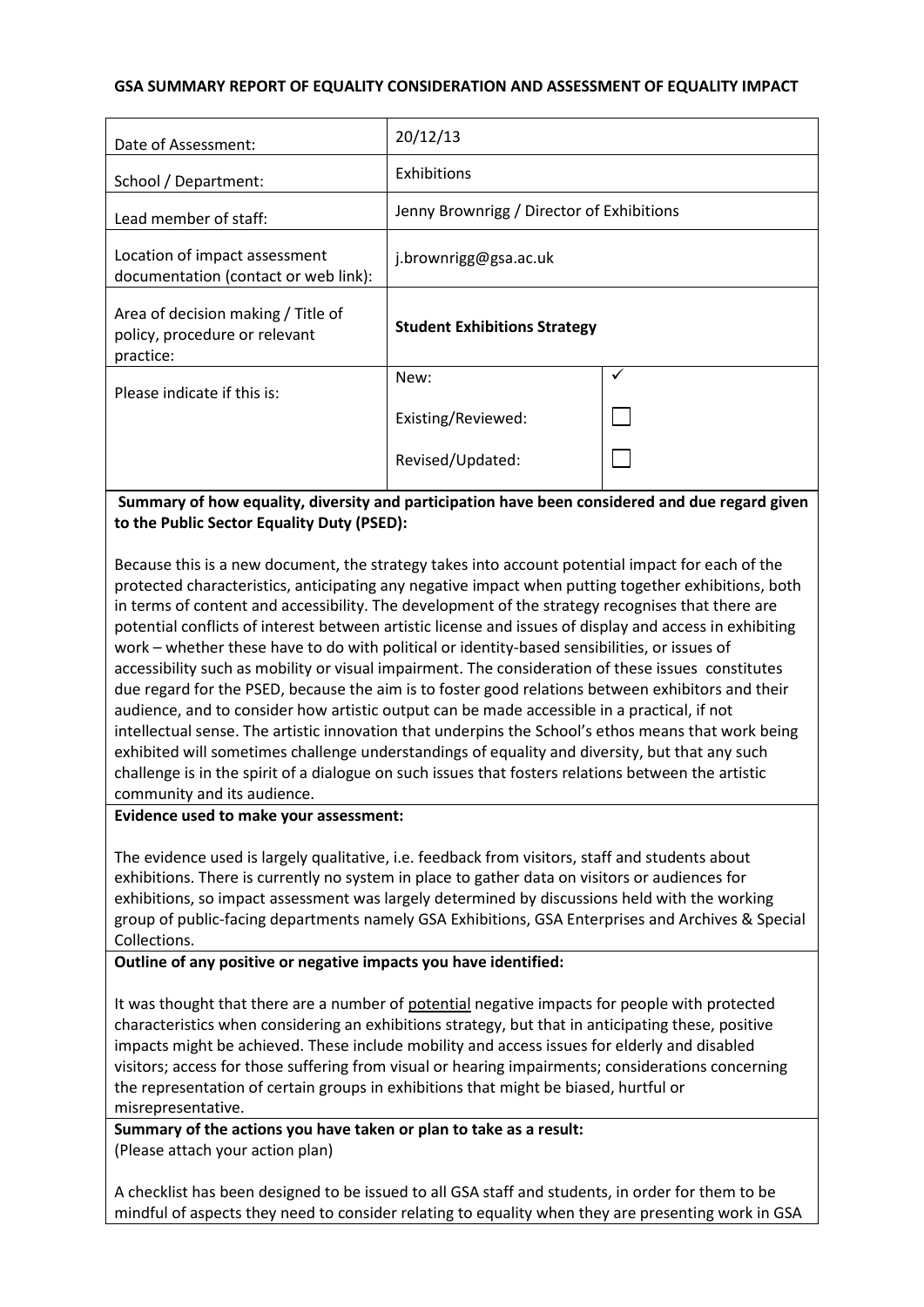Galleries. This also feeds into professional practice for students showing their work elsewhere. The checklist is not designed to censor work in any way, but rather to ensure that equality considerations feature at early stages of the process. The use of and feedback from the checklist will be monitored for impact, and an impact assessment of the checklist will be conducted in June 2014.

## **Summary of what you anticipate will change as a result of your actions and where / when will these be reported and reviewed:**

The development of a checklist should lead to exhibitions staff, academic staff and students engaging with equality issues and concerns earlier in the process of putting together work for exhibition, leading to wider representation and greater sensitivity in the content displayed, as well as enhanced accessibility in the display of material also. The trial is to be monitored through 2013/14.

## **State how these changes will contribute to the delivery of GSA's equality outcomes:**

Equality outcome 1 – the checklist is designed to encourage exhibitions staff, academic staff and student to put together work that might both explore and be sensitive to hidden disability and mental health issues

Equality outcome 2 – as above, but with regard to sexual orientation and religious belief Equality outcome 6 – the curriculum feeds into the display of work, and therefore a more diverse curriculum which deals creatively with issues of equality and diversity will extend into the exhibitions that result from it

#### **The outcome of your assessment:**

| No action $-$ no potential adverse impact                          |  |
|--------------------------------------------------------------------|--|
| Amendments or changes to remove barriers / promote positive impact |  |
| Proceed with awareness of adverse impact                           |  |

## **Sign-off, authorisation and publishing:**

| Name      | Jenny Brownrigg             |
|-----------|-----------------------------|
| Position  | <b>Exhibitions Director</b> |
| Signature | Jenny Brams                 |
| Date      | 22/5/15                     |

#### **Executive Lead**

| Name      |                                     |
|-----------|-------------------------------------|
|           | <b>Scott Parsons</b>                |
| Position  |                                     |
|           | Head of Marketing and Communication |
| Signature |                                     |
|           |                                     |
| Date      |                                     |
|           | May 2015                            |